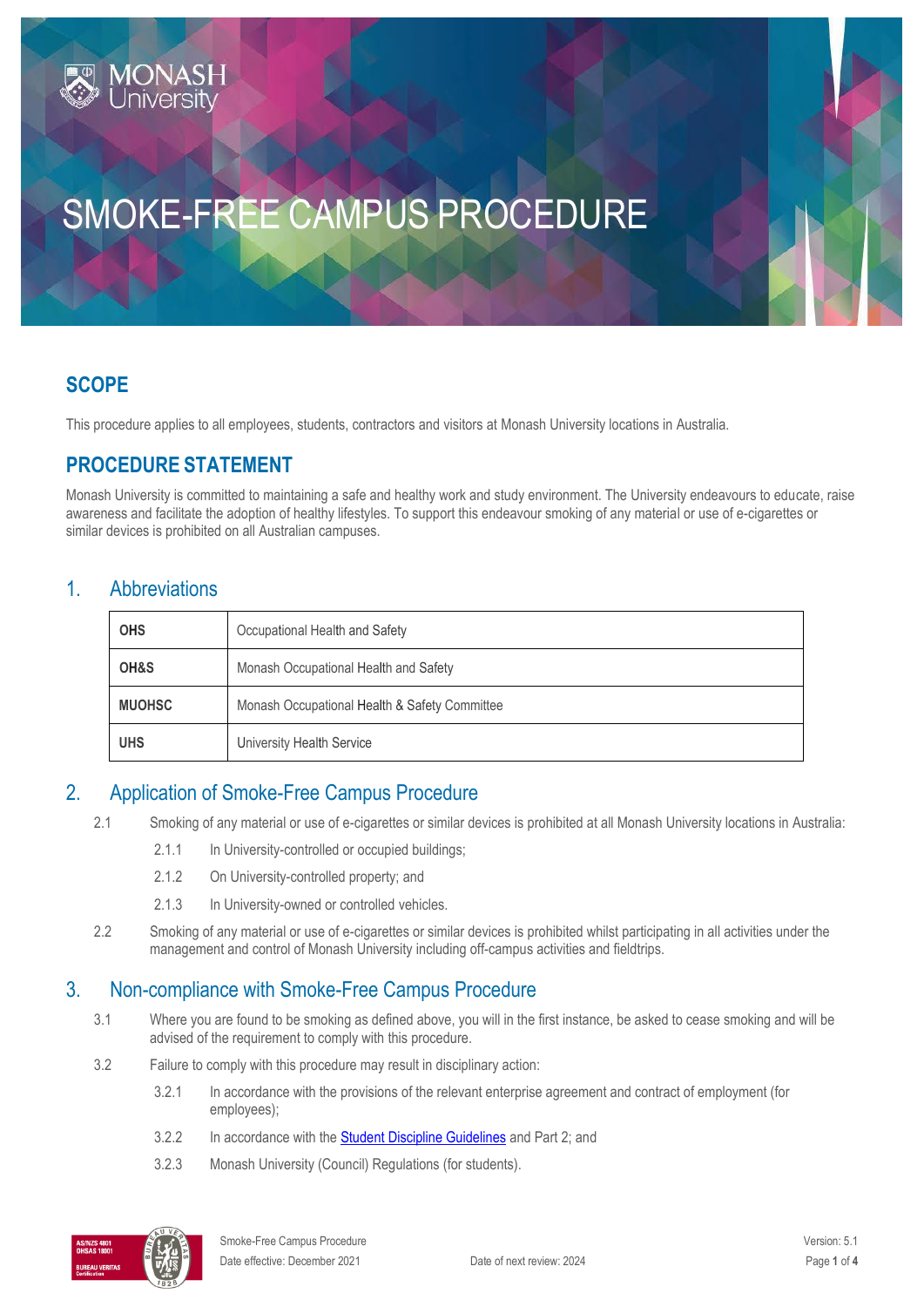3.3 Any breach of the provisions of this procedure by contractors may result in the termination of the contract and jeopardise future contracts with Monash University.

#### 4. University funding, investments, agreements, engagements and affiliations

- 4.1 The University (groups or individuals) must not knowingly:
	- 4.1.1 Accept research funding from the tobacco or e-cigarette industry;
	- 4.1.2 Accept gifts or enter into arrangements or associations with the tobacco or e-cigarette industry;
	- 4.1.3 Adopt an investment strategy involving tobacco or e-cigarette companies; and
	- 4.1.4 Engage tobacco or e-cigarette companies as sponsors, or have tobacco or e-cigarettes on sale at any Monash University event, e.g. careers fairs, open days or student recruitment events.

The sale of tobacco and tobacco products from retail outlets or from vending machines will be prohibited at Australian campuses from the date the University removes the tenant rights to do so.

## 5. Responsibility for Implementation

A comprehensive list of OHS responsibilities is provided in the documen[t OHS Roles, Responsibilities and Committees Procedure.](https://publicpolicydms.monash.edu/Monash/documents/1935644) A summary of responsibilities with regards to the Smoke-free Campus Procedure is provided below.

#### 5.1 **OH&S Health and Wellbeing Team**

- 5.1.1 Ensure that all staff, students, visitors and contractors are made aware of the Smoke- Free Campus Procedure through all forms of written and electronic communication modes.
- 5.1.2 Ensure signage is clearly displayed at key points across all campuses.
- 5.1.3 Actively promote key messages supporting a healthy lifestyle.
- 5.1.4 Provide support programs for staff and students who wish to quit through programs as listed on the [Smoke-Free](https://www.monash.edu/ohs/health-and-wellbeing/smoke-free-monash?SQ_VARIATION_103205=0)  [Monash website.](https://www.monash.edu/ohs/health-and-wellbeing/smoke-free-monash?SQ_VARIATION_103205=0)

#### 5.2 **Managers and Supervisors**

- 5.2.1 Ensure that the Smoke-Free Campus Procedure is communicated to all staff, students, visitors and contractors.
- 5.2.2 Manage issues of non-compliance of staff or students in accordance with University disciplinary processes as outlined in section 3: Non-Compliance with Smoke-Free Campus Procedure.
- 5.2.3 Provide support to staff who wish to quit through programs and services detailed at the **Smoke-Free Monash** [website.](https://www.monash.edu/ohs/health-and-wellbeing/smoke-free-monash?SQ_VARIATION_103205=0)

#### 5.3 **Staff and Students**

- 5.3.1 Must familiarise themselves with the Smoke-Free Campus Procedure.
- 5.3.2 Must ensure that they comply with the Smoke-Free Campus Procedure.

## **DEFINITIONS**

A comprehensive list of definitions is provided in the **Definitions tool**. Definitions specific to this procedure are provided below.

| <b>Key word</b>       | <b>Definition</b>                                                                                                                                                                                                  |  |
|-----------------------|--------------------------------------------------------------------------------------------------------------------------------------------------------------------------------------------------------------------|--|
| Contractor            | An individual contractor who is engaged by Monash University under a formal contractor agreement or master<br>service order to achieve a result or undertake a specific job or work within a specified time frame. |  |
| <b>Employee</b>       | All University employees including adjunct and conjoint appointments.                                                                                                                                              |  |
| Enclosed<br>workspace | • A workplace is an 'enclosed workspace' if it has a ceiling or roof and is greater than 50% enclosed by walls, or<br>other vertical structures or coverings.                                                      |  |
| Smoking               | The inhalation and exhalation of the smoke of burning tobacco, herbs or drugs. For the purposes of this<br>$\bullet$<br>procedure, smoking refers to:                                                              |  |

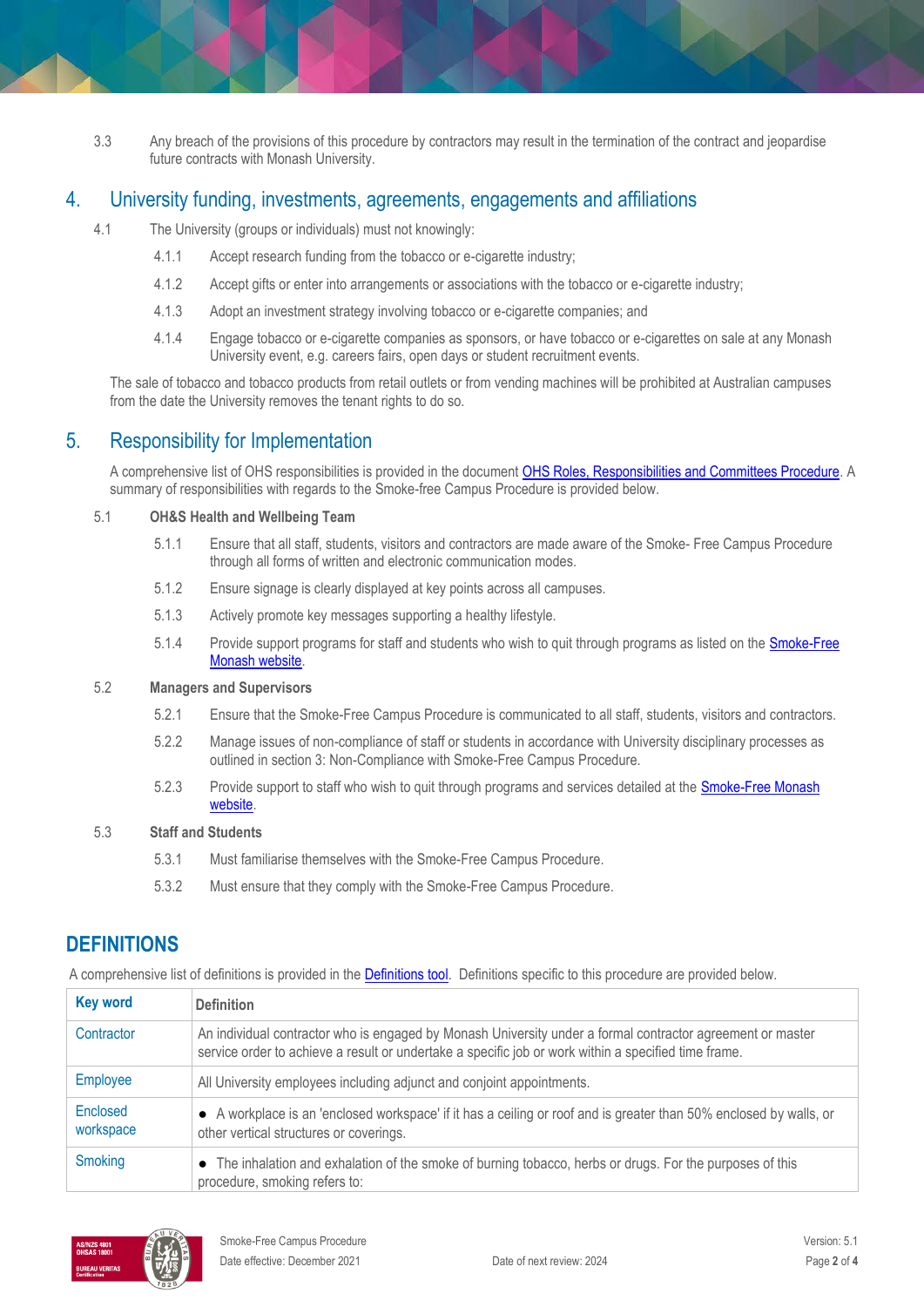|                     | • any method of consuming by combustion of plant material, or herbs, using any utensil or apparatus including<br>cigarettes, pipes or cigars; and<br>• electronic cigarettes (e-cigarettes) or similar devices.                                                                                                                                                                                                                     |  |
|---------------------|-------------------------------------------------------------------------------------------------------------------------------------------------------------------------------------------------------------------------------------------------------------------------------------------------------------------------------------------------------------------------------------------------------------------------------------|--|
| <b>Student</b>      | Includes all Undergraduate and Postgraduate students, full time and part time students, students studying on or<br>off campus or online, whether they are currently enrolled in subjects or deferred from their studies. It does not<br>include graduates of Monash University or persons who are not currently admitted as students.                                                                                               |  |
| University building | A building owned by, under the control or managed by a subsidiary or affiliate of the University.                                                                                                                                                                                                                                                                                                                                   |  |
| University property | Any property owned by, under the control or managed by the University or a subsidiary or affiliate of the<br>University.                                                                                                                                                                                                                                                                                                            |  |
| Visitor             | Any person or member of the community visiting a Monash site. This may include an employee of another<br>national or international institution or organisation who is formally invited to visit Monash University for the<br>purpose of observing or who will make a contribution to the research, teaching and/or a related activity or service<br>of the University with the exception of the excluded categories of individuals. |  |
| Workplace           | A place, whether or not in a vehicle, building, or other structure, where employees or self-employed people work<br>or are likely to be in the course of their work.                                                                                                                                                                                                                                                                |  |

# **GOVERNANCE**

| Parent policy                | <b>OHS&amp;W Policy</b>                                                                                                                                                                                                                                                                                                                                                                                                                                                                                                                                                                                                                                                                                                                                                               |  |
|------------------------------|---------------------------------------------------------------------------------------------------------------------------------------------------------------------------------------------------------------------------------------------------------------------------------------------------------------------------------------------------------------------------------------------------------------------------------------------------------------------------------------------------------------------------------------------------------------------------------------------------------------------------------------------------------------------------------------------------------------------------------------------------------------------------------------|--|
| <b>Supporting procedures</b> | <b>OHS Records Management Procedure</b>                                                                                                                                                                                                                                                                                                                                                                                                                                                                                                                                                                                                                                                                                                                                               |  |
|                              | OHS Roles, Responsibilities and Committees Procedure                                                                                                                                                                                                                                                                                                                                                                                                                                                                                                                                                                                                                                                                                                                                  |  |
| <b>Supporting schedules</b>  | N/A                                                                                                                                                                                                                                                                                                                                                                                                                                                                                                                                                                                                                                                                                                                                                                                   |  |
| <b>Associated procedures</b> | <b>Employment conditions</b><br>$\bullet$<br>Probation, performance and promotion<br>Recruitment and appointment<br>Student discipline quidelines<br><b>Employee Assistance Procedure</b><br>Monash University Enterprise Agreement (Academic and Professional Staff) 2019 - Part H<br><b>Disciplinary Matters</b><br>Monash University Enterprise Agreement (Trades and Services Staff - Building and Metal<br>Trades Staff) 2009 - Clause 22. Work Performance and Conduct<br>Monash University Enterprise Agreement (Catering and Retail, Cleaning and Caretaking, and<br>Miscellaneous Services Staff) 2005 - Clause 22. Termination of Employment other than<br>Redundancy<br><b>Quit Victoria</b><br><b>University Counselling Service</b><br>University's Health Service (UHS) |  |
| <b>Related Legislation</b>   | Occupational Health and Safety Act 2004<br>Occupational Health and Safety Regulations 2017<br>Tobacco Act 1987                                                                                                                                                                                                                                                                                                                                                                                                                                                                                                                                                                                                                                                                        |  |
| Category                     | Operational                                                                                                                                                                                                                                                                                                                                                                                                                                                                                                                                                                                                                                                                                                                                                                           |  |
| Approval                     | Chief Operating Officer & Senior Vice-President                                                                                                                                                                                                                                                                                                                                                                                                                                                                                                                                                                                                                                                                                                                                       |  |
|                              | 16 December 2021                                                                                                                                                                                                                                                                                                                                                                                                                                                                                                                                                                                                                                                                                                                                                                      |  |
| Endorsement                  | Monash University OHS Committee                                                                                                                                                                                                                                                                                                                                                                                                                                                                                                                                                                                                                                                                                                                                                       |  |
|                              | 16 November 2021                                                                                                                                                                                                                                                                                                                                                                                                                                                                                                                                                                                                                                                                                                                                                                      |  |
| Procedure owner              | Health, Safety and Wellbeing Manager                                                                                                                                                                                                                                                                                                                                                                                                                                                                                                                                                                                                                                                                                                                                                  |  |
| Date effective               | December 2021                                                                                                                                                                                                                                                                                                                                                                                                                                                                                                                                                                                                                                                                                                                                                                         |  |
| <b>Review date</b>           | 2024                                                                                                                                                                                                                                                                                                                                                                                                                                                                                                                                                                                                                                                                                                                                                                                  |  |
| <b>Version</b>               | 5.1                                                                                                                                                                                                                                                                                                                                                                                                                                                                                                                                                                                                                                                                                                                                                                                   |  |
| <b>Content enquiries</b>     | ohshelpline@monash.edu                                                                                                                                                                                                                                                                                                                                                                                                                                                                                                                                                                                                                                                                                                                                                                |  |